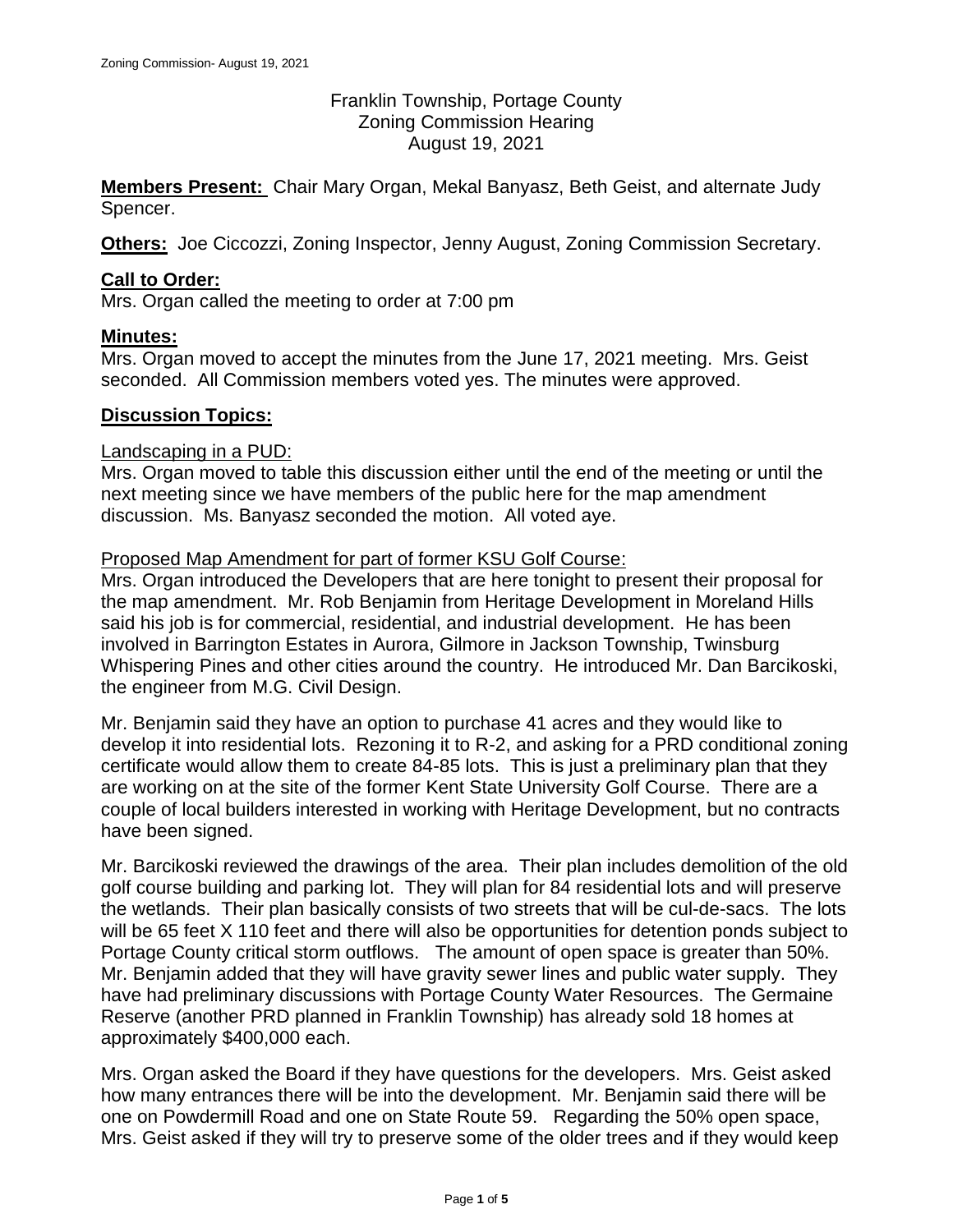trees for screening Pebblebrook. Mr. Benjamin said they plan to preserve as many as possible. Mr. Barcikoski said the entry ways will be very nice.

Mrs. Organ asked what the square footage of the homes will be. Mr. Barcikoski said most will be ranch or two-story homes less than 2000 square feet. Mrs. Organ asked if these will be starter homes or if there is a higher price point. Mr. Barcikoski said they will be in the \$350,000 to \$425,000 range. Mrs. Organ asked if he has any specific plans for the open space. Mr. Barcikoski said they want to leave it natural, with a few detention ponds, and maybe some sidewalks or walking trails. Mrs. Organ asked who would control the wetlands. Mr. Barcikoski said there will likely be a home-owners association. Their design will avoid 95% of the wetlands, with less than  $\frac{1}{2}$  acre that will require mitigation. Mrs. Organ asked if they will have detention or retention ponds. Mr. Benjamin said these will be detention ponds.

Ms. Banyasz asked which builders they have been considering. Mr. Benjamin said they have been speaking with Ryan Homes, K. Hovnanian, Pulte, Drees, and others but they have no signed agreements.

Mrs. Spencer asked if they are building on spec or for the individual buyers. Mr. Barcikoski said there will be a model home with sales people offering a variety of different plans. Mrs. Geist asked if they will just use one builder or all four. Mr. Barcikoski said they have used multiple, but will probably use one or two for this proposed project.

Mrs. Geist said the plan is for 84 lots, but if the PRD allows for up to 110, and if the market is really good, would they consider going over 84? Mr. Barcikoski said 85 lots is a workable number. Mrs. Geist said in the application they stated that R-2 would fit. Their nearby neighborhood is R-1, single family homes. Would they consider R-1? Mr. Barcikoski said R-1 would not give them quite enough room. Mrs. Geist asked if all of the homes will look the same. Mr. Barcikoski said no.

Mrs. Organ asked them to talk about traffic. Mr. Benjamin said there will be two exits and entrances. The one on State Route 59 will need a permit from ODOT. It will be full access. They used the traffic study from the Redwood application. Mrs. Organ asked if they have any plans to improve Powdermill Road. Mr. Barcikoski said they do not at this time. Mr. Benjamin said they will be working with Portage County Engineers. Powdermill is a county road. They are likely to update the traffic study. Mrs. Organ said the Redwood traffic study was only for right turn in and right turn out on State Route 59.

Regarding landscaping and buffering, Mrs. Organ asked if there will be a buffer along the railroad tracks. Mr. Barcikoski said there is an easement along the railroad tracks for water and sewer. The entryways will be landscaped, and also around the open areas, ponds and walkways.

Zoning Inspector Ciccozzi noted that the drawings being shown tonight are different than what was submitted originally and provided to the commission. He said that R-2 allows for two families per dwelling. He asked if there is any interest at all in doing that. Mr. Barcikoski said absolutely not.

Mrs. Spencer asked if they would commit to not going over 85 homes. Mr. Benjamin said it could go 1 or 2 either way. If the County Engineer wants them to do some improvements to Powdermill Road, a few extra homes would help with the cost, but they really want to stay with 84-85.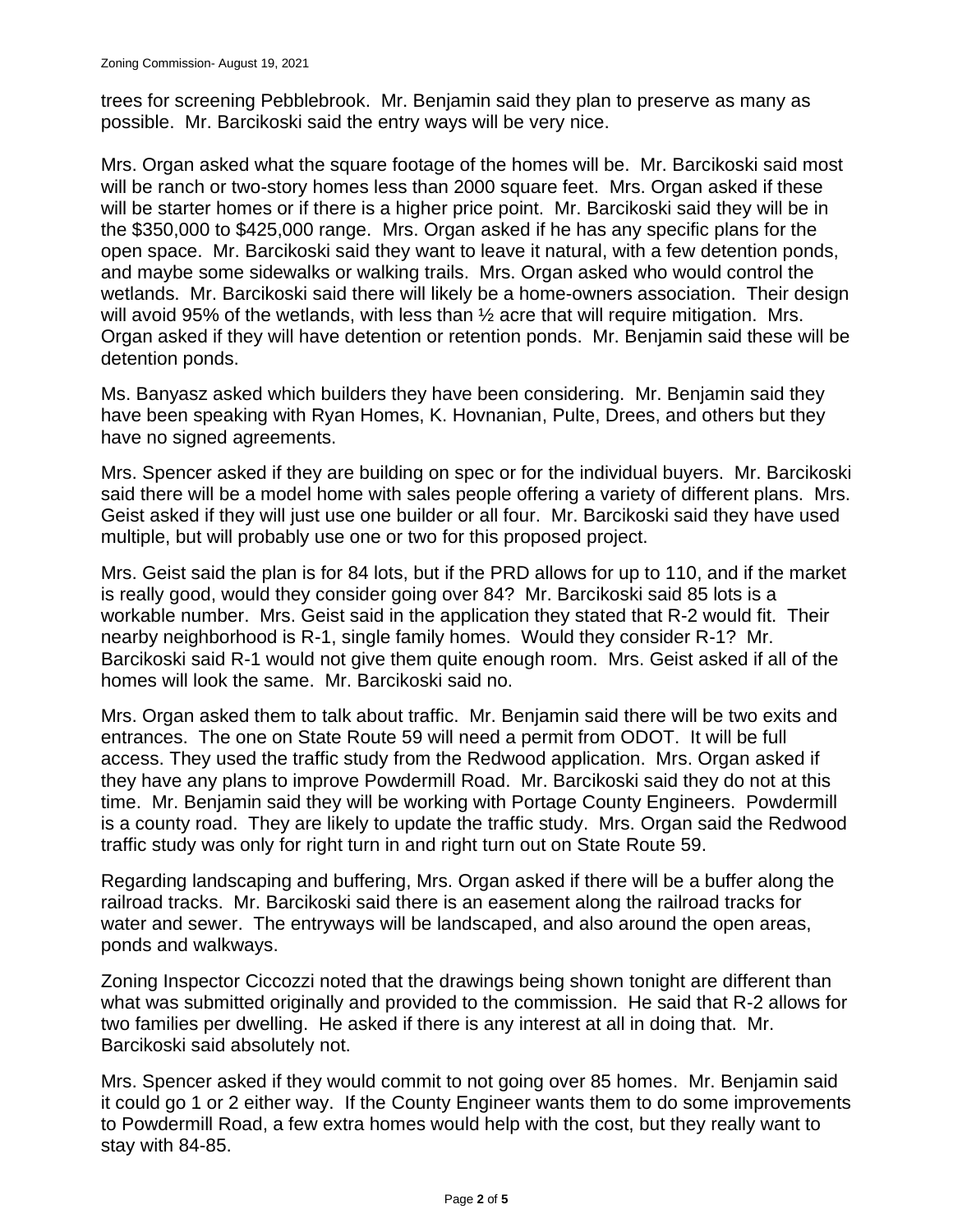Mr. Ciccozzi said with the Germaine Reserve, a few of the larger homes resulted in a need to request variances. Mr. Benjamin said that is not uncommon in cluster developments, but their development is bigger. There may be a situation here and there.

Mrs. Geist asked if they are concerned about the lots by the railroad tracks not getting sold. Mr. Barcikoski said their builder is not concerned.

### **Public Comment**

Mrs. Organ opened the meeting up to public comment and reminded the public guests to address all comments and questions to the commission, not the developers.

Mr. Doug Bjerre of 5905 Roc Marie said he is in opposition of this project. First, nobody is going to want those lots by the tracks. Second, this development will cause traffic problems for them. Nobody will be able to get out onto S.R. 59, so they will all use Powdermill. Third, where is all of the water going to go? It will go into his back yard. He doesn't mind single family homes, but not 84 of them.

Mr. Tom Clapper of 5699 Powdermill Road said he is not against this. He thinks it is a great proposal and could be a beautiful area. The water is a very valid concern. There are future plans for bike paths that would connect this area, maybe on the property to the south. It is something he thinks Portage Park District is working on.

Mr. Pat Watson of 5903 Powdermill Rd. said ditto on the water and traffic. He doesn't think the traffic study was accurate. He wants to leave the trees to block the view of Pebblebrook and Walmart. He asked if they could potentially change their minds and build duplexes. Mrs. Organ said the zoning stays with the property, so it could potentially happen if this developer were to back out and another came in. He asked if there might be another traffic light on SR 59. Mr. Barcikoski said no.

Mr. Jason Thigpen of Back Nine Holdings said he is their biggest neighbor. He believes he is being ecologically sensitive as he develops his property. He knows Mr. Barcikoski and he thinks he will do what is best for the township and he is a man of good character.

Mr. John Rusanowsky of 5875 Powdermill Road asked if a PRD is locked in with the zoning change. Mrs. Organ said a PRD is a conditional certificate that would go to the BZA. This is only to change the property to R-2 but not necessarily a PRD. Mr. Rusanowsky asked if they would have city water and sewer because of the density. Mr. Barcikoski said yes. Mr. Rusanowsky said he agrees that the Redwood traffic study was not accurate. The railroad tracks are notorious for being torn up or closed.

Mr. Ron Willis of 2278 Willyard said he is against changing the zoning to R-2 because of the increased traffic. There is no traffic enforcement by the Portage County Sheriff.

Mr. Bjerre asked how the storm water will be handled from the detention pond. Mr. Benjamin said he will do a topographical survey, calculate the drainage flows for peak storms, and will regulate for "critical storm". The impervious surface will create more volume and slower drainage. There is an 18-foot culvert to help drain. Mr. Bjerre said yes, it goes from there to his back yard.

Mr. Tony Gosmer of 5955 Powdermill Road said the drainage goes right through his property. The water table has come up over the past twenty years. The county already recognizes that Powdermill can't handle this traffic. There are 4 to 5 large coal trains per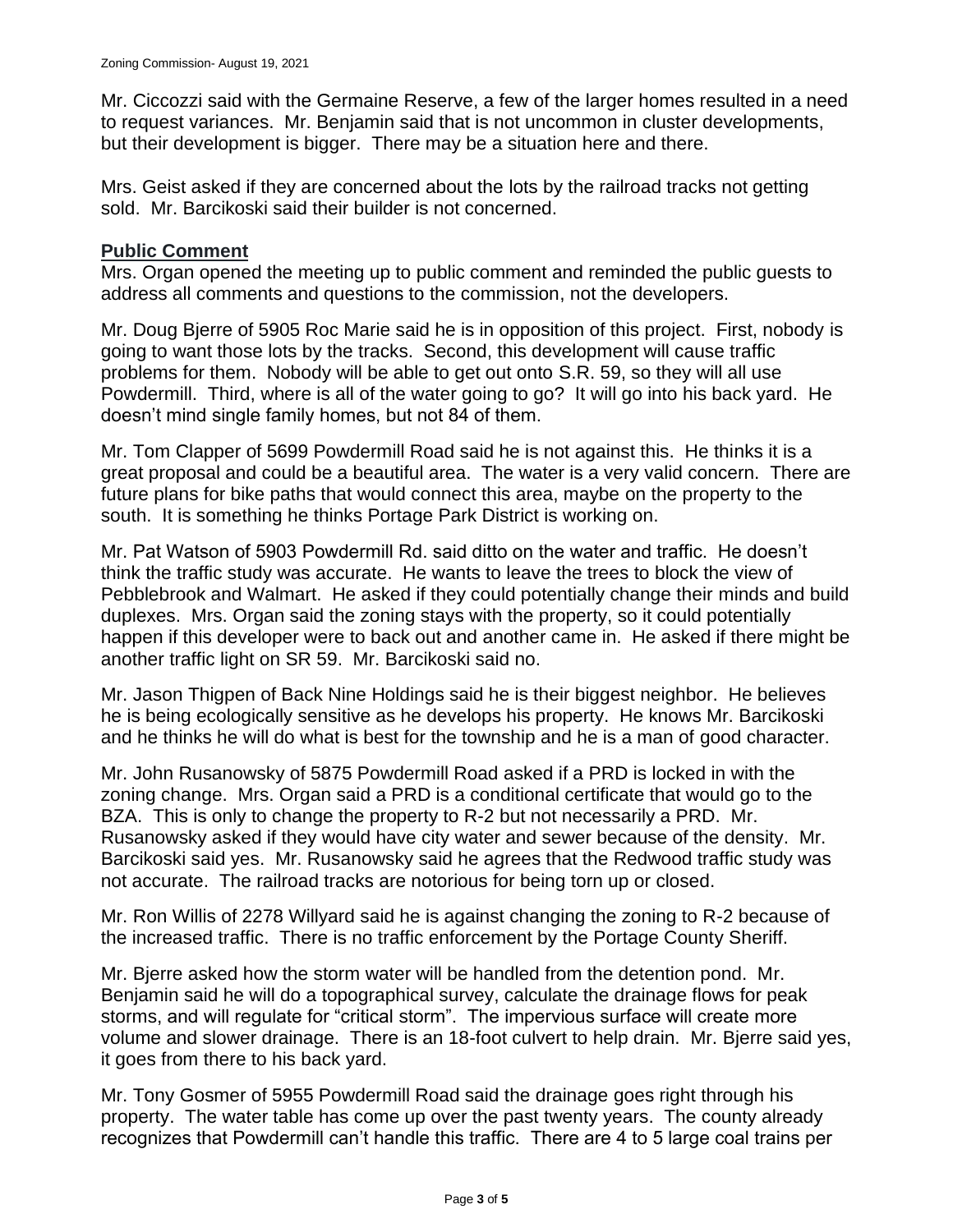week and they always meet at the Powdermill crossing. He would love to have single family homes.

Mr. Pat Watson asked when they would start construction, and how long it will take. Mr. Barcicosky said it will be done in two or three phases, with 42 homes built in each phase. They expect to sell 30-40 homes per year.

Joe Casamento of 5895 Roc Marie said there was not a water problem when his home was built. The water problem increased as more homes were built. He thinks this will make it worse.

Tom Clapper agrees with everyone's comments, but wants them to look at the alternative. What if they built a big shopping center? It could be worse.

Mrs. Spencer asked if it would be crazy to consider gravel roads to help with drainage. Mr. Barcincoski said it would not be a good selling point.

There was no more discussion, so Mrs. Organ moved to pass the proposed amendment to Portage County Regional Planning for their input for help in calculating the maximum housing units on this property as an R-2 district, also an R-2 district with a PRD designation, and also to request that an updated traffic study be done, and to ask about potential storm sewers as opposed to detention ponds. Mrs. Spencer seconded the motion. All commissioners voted yes. Mrs. Organ is hoping we will hear back from PCRP and be able to meet and discuss their recommendations at our Sept.16 meeting.

#### Landscaping Within Planned Unit Developments (PUD'S)

Zoning Inspector Ciccozzi said currently in the PUD section of the Zoning Resolution, there are no landscaping or buffering requirements to screen the high-density housing. He reached out to PCRP and they didn't have anything either. He was not sure that the Trustees would support it because trees grow and their roots cause problems with sidewalks. Mrs. Organ asked if the PRD section doesn't reference chapter 9, Landscaping and Buffering, does a developer and the BZA even need to look at landscaping? Mr. Ciccozzi said no. In the site plans submitted for commercial properties there are landscaping requirements. Mrs. Organ thinks that the BZA member that brought this to her attention was concerned that high density housing might need to be screened from low density housing areas. She was in contact with Todd Peetz from PCRP and he said we need to be more specific, maybe 75-80% opaqueness within five years of installation. Ms. Banyasz would like to see it be 75% opaque within two years of new structures being built.

Mrs. Organ moved to recommend to the township trustees that they approve the language in 601.01.A.56.N.8 as follows:

- 8. Landscaping and Buffering Requirements
	- A. As specified in Chapter 9: Appropriate landscaping and/or buffering shall be used to screen the PUD structures from pre-existing surrounding properties:
		- 1. Landscaping/screens can include, but are not limited to berms, natural landscaping plants such as trees and shrubs, fences, etc. and shall be appropriate (and not harmful) to the natural existing conditions (i.e., wooded areas, streams/wetlands, open grasslands areas, etc.).